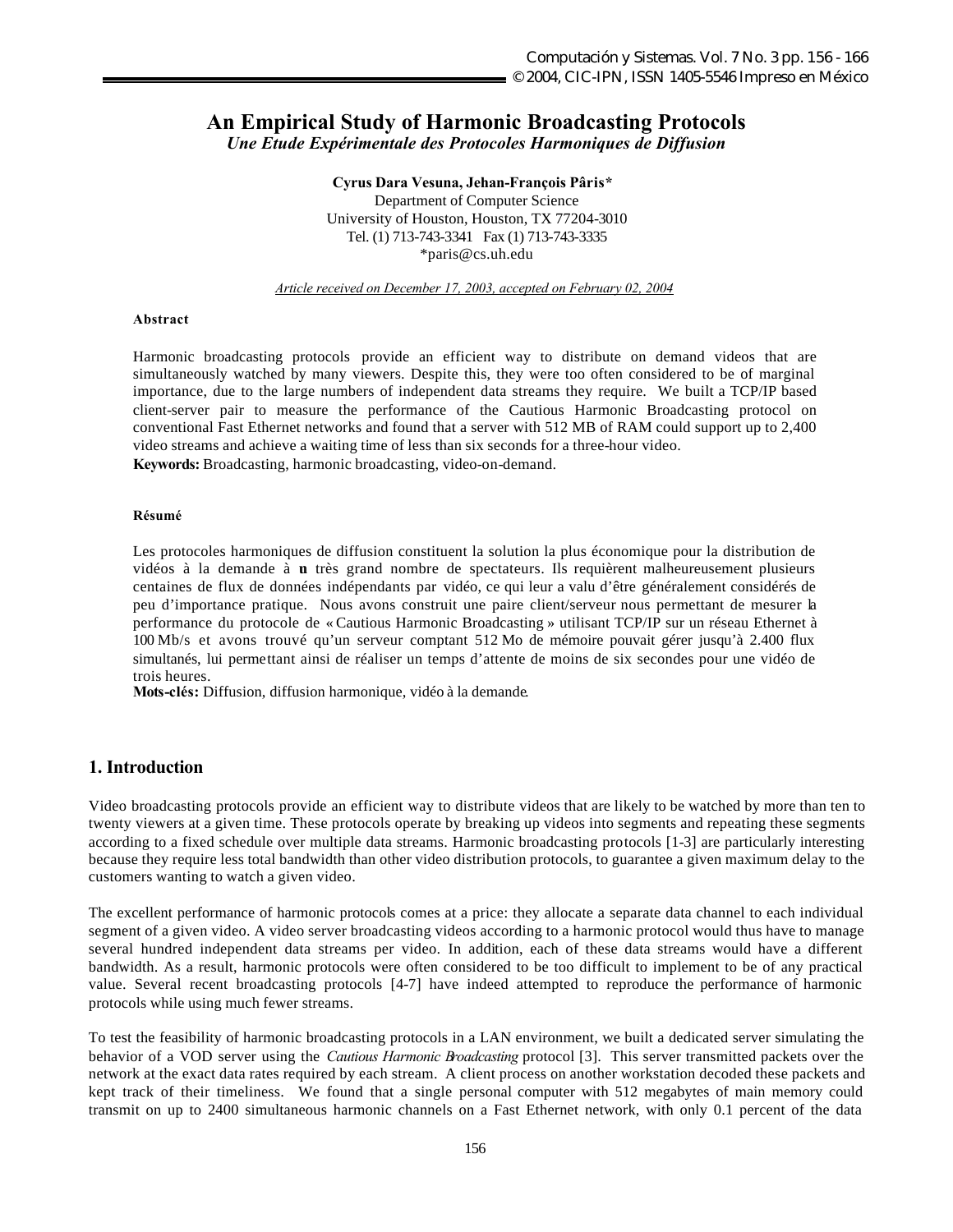packets arriving more than 0.5 seconds late. This translates to a maximum waiting time of less than five seconds for a three-hour video.

The remainder of this paper is organized as follows. In Section 2 we survey relevant previous work on broadcasting protocols for VOD. In Section 3, we describe our experimental setup, including hardware testbed, software methodology and network parameters. Our findings are discussed in Section 4 and Section 5 has our conclusions.

## **2. Previous Work**

Broadcasting protocols for VOD aim at delivering efficiently "hot'' videos—that is, videos that are likely to be watched by many viewers. Rather than transmitting one separate data stream to each customer requesting a given video, these protocols repeatedly broadcast the video over several data streams in such a way that no customer will have to wait more than a few minutes before being able to start watching the video.



**Fig. 1.** The first three streams for the HB protocol.

Two factors make broadcasting protocols especially important to the success of VOD services. First, they will handle a large percentage of the user requests, as it can conservatively be estimated that at least 40 percent of the viewers would order the same 10 to 20 popular videos [8-9]. Second, potential customers of a VOD services will not be ready to pay much more for a VOD than they pay now for a videocassette rental or a pay-per-view program. Hence, any reduction in the cost of providing a given quality of service through video broadcasting is likely to have a direct impact on the commercial viability of VOD services.

As a result, video broadcasting protocols have become an emerging area of research. The last eight years have seen the development of several broadcasting protocols starting with the pioneer work of Hollmann and C. D. Holzscherer [10] and Viswanathan and Imielinski's *Pyramid Broadcasting* protocol [11].

All these broadcasting protocols require a user set-top box (STB) capable of storing all the video data that arrive ahead of time, which could amount to 40 to 50 percent of the video. In the current state of the storage technology, this implies that the STB must have a local disk.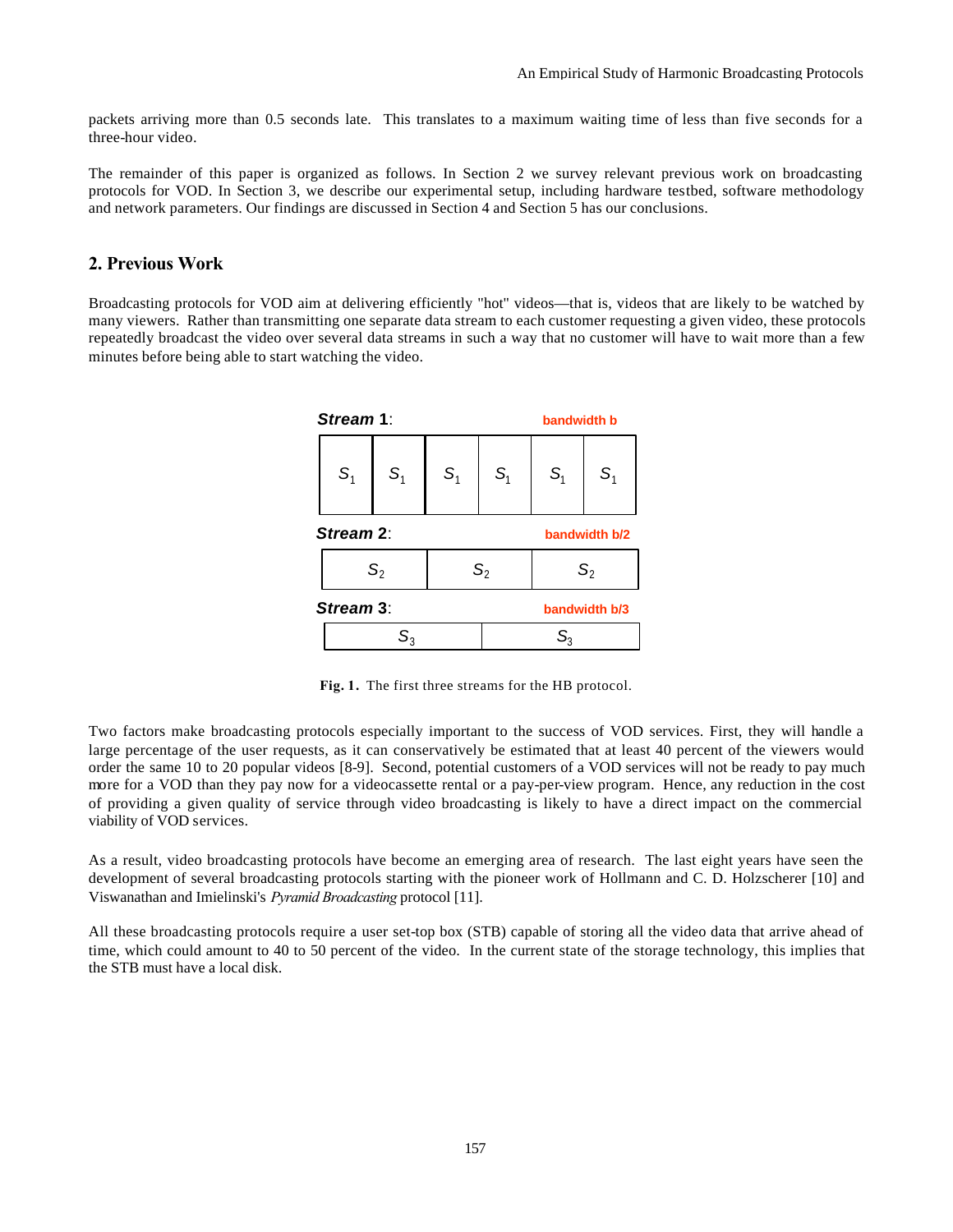

**Fig. 2.** The first three streams for the CHB protocol.

*Harmonic Broadcasting* (HB) [1] divides each video into *N* segments  $S_i$  with  $i = 1, 2, ..., N$  of equal duration *d.* Each of these *N* segments is continuously broadcast on a separate data stream and the bandwidth of these channels is proportional to the harmonic series. As seen on Figure 1, segment  $S_1$  is broadcast at bandwidth equal to the video consumption rate  $b$ , segment  $S_2$  is broadcast at half this bandwidth, segment  $S_3$  is broadcast at bandwidth  $b/3$  and so on. More generally, segment  $S_i$  with  $1 \le i \le N$  is broadcast by stream *i* at bandwidth  $b/i$ .

When customers order a video, their STB waits for the beginning of a new instance of segment  $S_1$  on stream 1. Since the first segment is broadcast at full bandwidth, the customers can start watching it. Meanwhile the STB starts receiving and buffering video data from the remaining  $N-1$  streams. Hence the maximum customer waiting time is equal to the duration of a segment  $d = D/N$  where *D* is the duration of the video.

The total bandwidth used by the video is given by

$$
B_{HB} = \sum_{i=1}^{i=N} \frac{b}{i} = b \sum_{i=1}^{i=N} \frac{1}{i} = b H_N
$$
 (1)

where *b* is the video consumption rate and  $H_N$  is the harmonic number of *N*.

The original HB protocol suffers from a fundamental flaw: it cannot always provide in-time delivery of all video data [2]. Pâris, Carter and Long proposed two variants of the harmonic broadcasting protocol, the *Cautious Harmonic Broadcasting*  (CHB) and the Quasi-Harmonic Broadcasting (QHB) protocols, which fully remedy the limitations of the original protocol.

As shown in Figure 2, the CHB protocol broadcasts its two first streams at full bandwidth. Stream 1 repeatedly broadcasts segment  $S_1$  while stream 2 broadcasts segments  $S_2$  and  $S_3$ . Stream 2 is the sole stream broadcasting more than one segment as subsequent segments are broadcast on separate streams at decreasing bandwidths. In particular, segment  $S_i$  with  $4 \le i \le N$  is broadcast by stream  $I-1$  at bandwidth  $b/(i-1)$ . This new organization guarantees that the customer will either receive a segment at full bandwidth when it is needed, or have the entire segment already in its buffer before it is needed.

The bandwidth requirements of the CHB protocol are given by:

$$
B_{CHB} = b + b + \sum_{i=3}^{N-1} \frac{b}{i} = \frac{b}{2} + \sum_{i=1}^{N-1} \frac{b}{i} = \frac{b}{2} + bH_{N-1}
$$
 (2)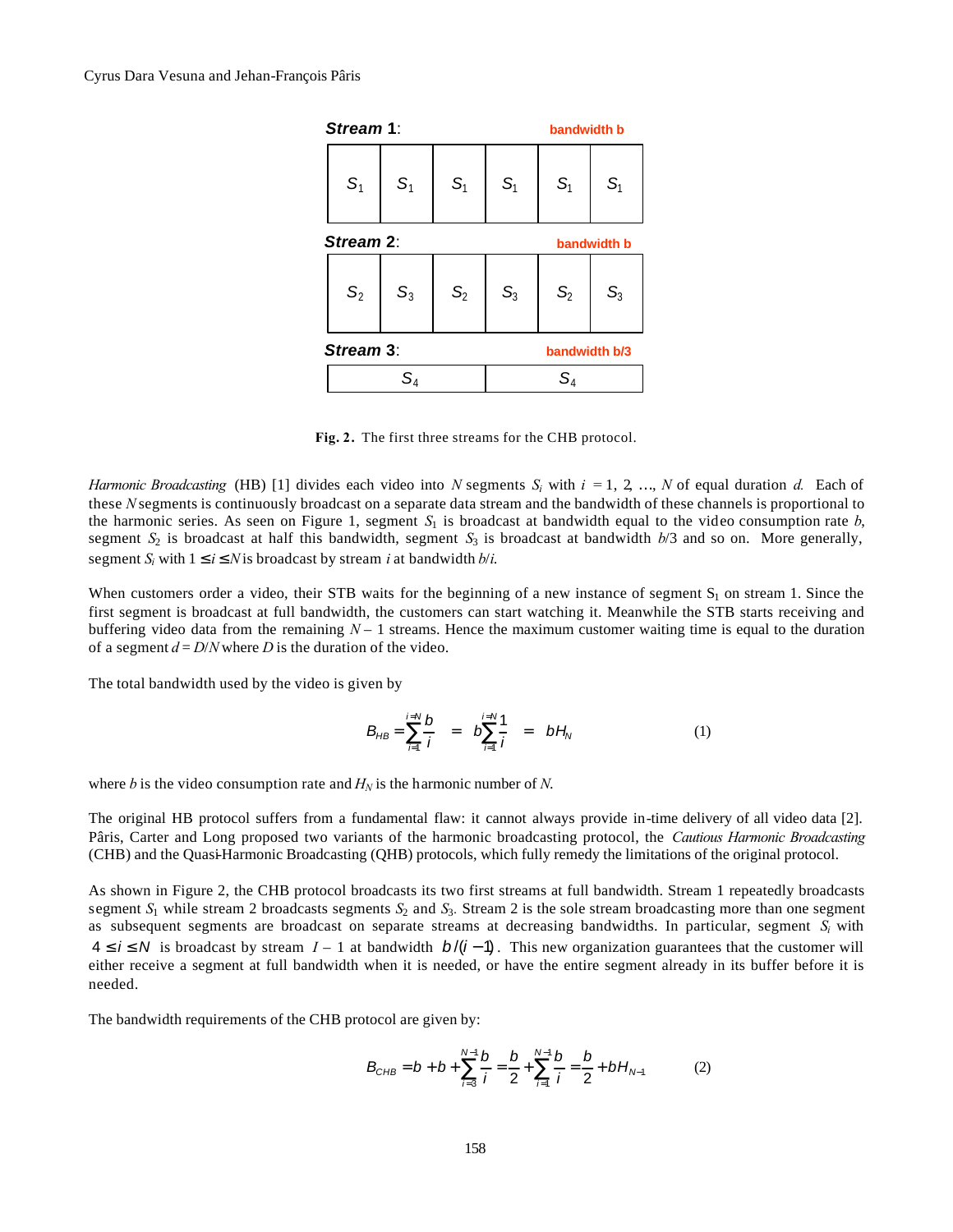where *b* is the video consumption rate, *N* is the total number of segments and  $H_{N-1}$  is the harmonic number of  $N-1$ .

A fourth harmonic protocol, *Polyharmonic Broadcasting* (PHB) [4] implements a *fixed-delay* policy. Like other harmonic broadcasting protocols, PHB breaks a video into *N* segments of equal duration. Each of these *N* segments is allocated a separate stream and segment *S<sub>i</sub>* with  $1 \le i \le N$  are broadcast by stream *i* at bandwidth  $b/(i+m-1)$ . As a result, any customer having waited *m/N* times the duration of the video can receive all the video segments by the time they are needed. The bandwidth requirements of the PHB protocol are given by:

$$
B_{PHB} = \sum_{i=1}^{N} \frac{b}{i+m-1} = b(H_{N+m-1} - H_{m-1})
$$
 (3)

All harmonic broadcasting protocols share a common limitation. They use rather large numbers of data streams for each video they broadcast. While CHB only requires six times the video consumption rate to guarantee a maximum waiting time of less than 80 seconds for a three-hour video, it allocates that bandwidth to 136 distinct data streams that will transmit data at individual bandwidths varying between 1 and 1/136 times the video consumption rate. PHB only requires 5.2 times the video consumption rate to achieve the same customer delay but would distribute this bandwidth among 548 data streams.

In addition, smaller maximum waiting times require even more data streams. PHB requires only around six times the video consumption rate to guarantee a maximum waiting time of 30 seconds for the same three-hour video but must distribute its bandwidth among at least 1,428 channels.

# **3. Experimental Setup**

The most straightforward implementation of a harmonic broadcasting protocol would use the same packet size for all streams and have the low-bandwidth streams transmitting their packets less frequently than the high-bandwidth streams.

If we use this solution, there could be instances where a large number of streams will be scheduled to send packets at exactly the same time. Server and network bandwidth limitations will force most of these packets to be delayed. Small delays are not likely to cause any problems that cannot be resolved by adding some extra buffering. We were wondering whether there would be times when the number of packets scheduled to be transmitted will be so large that some packets would experience unacceptable delays.

To evaluate the feasibility of harmonic broadcasting protocols in a LAN/WAN environment, we needed to design a test bed client/server system where:

- The server could send packets over the network at very specific rates and
- Server and clients could provide accurate readings of packets sending and arrival times.

Since time would be measured, the ability to co-ordinate the server clocks periodically through SNTP [12] was also necessary.

#### **A. System Selection**

Though a lot of applicable platforms for implementation of the server were possible, we settled for using an off-the-shelf OS Linux [13] built upon Kernel versions 2.2 and 2.4.

Both client and servers were written under Linux Red Hat [14] version 6.0, subsequently upgraded up to version 7.2. There were multiple reasons for using this OS, namely, the advantages offered by open source code, the high reliability of the Red Hat distribution and its very wide support in the developer community. It also allowed the incorporation of POSIX compliance, which provided queuing of signals, real time signal dispatching and handling, with only minor modifications to the kernel. As of writing this paper, the Linux kernel has already incorporated a large number patches towards POSIX.4 compliance.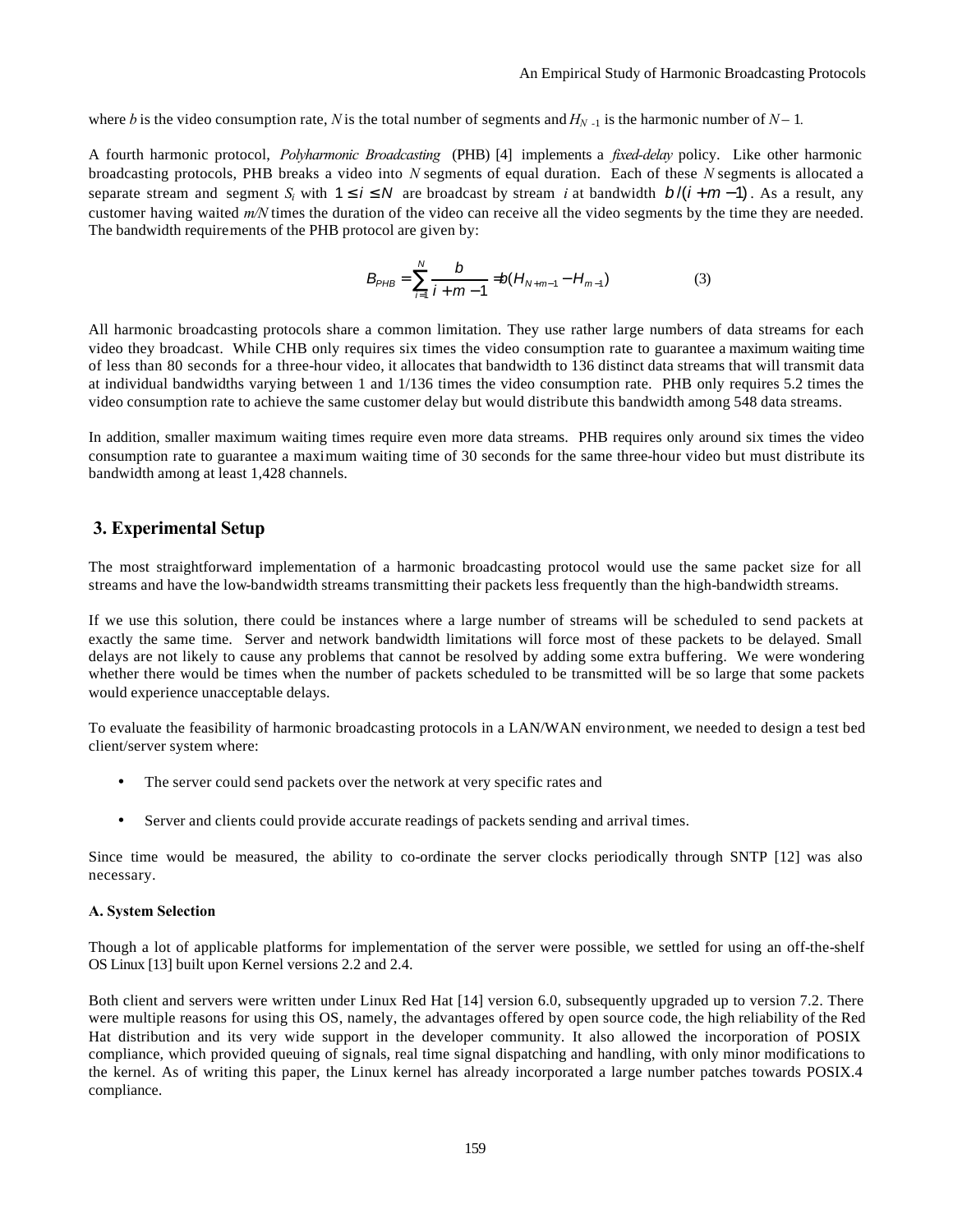#### Cyrus Dara Vesuna and Jehan-François Pâris

Timer interrupts for a standard Linux kernel (i386) normally occur 100 times per second. This translates to a tenmillisecond resolution for the timer, which was insufficient for our measurements. We increased the number of interrupt per seconds to 1,024 to allow theoretical resolutions of up to one millisecond. A simple kernel recompilation and installation was used to put these changes into effect.

#### **B. Software Architecture**

Since the primary focus of our work was to measure the performance of an actual video broadcasting protocols, considerable attention was paid to the system architecture of the client and server software, so that they do not introduce aberrations or distortions into the monitored parameters.

We selected a pre-forked transmitting design for our server. The number of video streams the server is to broadcast is passed as a parameter to the server on invocation. The server then forks one separate process for each video stream.

Advantages include scalability of architecture for multi-platform or multiprocessor support and modularity. In addition, separate process executions insure protection from errant processes and a more robust application.

The client uses an auto-forking scheme. When the client accepts a stream on its listening port, it forks a new process and lets the process handle that data stream. It then again begins doing a blocked accept( ) on the socket for the next incoming stream. This is very similar to way the inetd super daemon operates on Unix.

To reduce the effect of disk scheduling and I/O limitations, we bypassed the disk subsystem and generate a dummy video file in memory on the server side. The server reads this dummy file from the disk before it starts its operation. The file is of the segment size of the CHB protocol and is previously generated as a gzipped file with maximal compression to reduce the effects of network compression done by the intermediary network hardware (TCP/IP stack, network card, switch) between the server and the client.

By doing so, we eliminate the disk subsystems from our results and thereby presenting timing analysis results which reflect the real performance of the protocols being tested, with limitations of the disk subsystems bypassed almost completely. Even then, there was a large amount of logging for packet timing measurements on both the client and the server.

#### **C. The Transport Layer**

The selection of a transport layer protocol is the cornerstone of the network design; a considerable amount of discussion and experimental work has gone into the TCP versus UDP for multimedia [15]. The well-known advantages of TCP include reliable delivery and congestion control. Disadvantages include the time taken for setting up and tearing down TCP connections, congestion control and retransmissions that may add to jittering. UDP has the advantage of speed of connection though it lacks a mechanism for sequencing packets and reliable delivery of the packets. This in an important consideration because the loss of I-frames in a MPEG broadcast can prove disastrous.

#### **D. Network Packet Size and TCP Window Size**

An important parameter of network throughput using TCP is the *bandwidth delay product*; that is, the product of the network bandwidth (100 Mb/s) times the delay between the server and client. This product helped us select the right TCP windows size for maximum throughput of the TCP/IP stack.

For packet size selection for our test, we ran multiple network throughput tests using IPERF [16] using different size packets and TCP window sizes of 2KB through 64 KB, we finally settled on using a 64 KB packet size with a 64 KB TCP window which we selected at runtime using the setsockopt() and getsockopt() functions from the UNIX socket library.

#### **E. Hardware Configurations**

We used various server and client configurations to test our system. The server configurations included a relatively fast system with an Athlon XP 1600 CPU, 512 MB of RAM and an IDE disk subsystem as well as slower systems with 600+ MHz CPU's and 512 MB of RAM. Client configurations included a system with an Athlon XP 1600P CPU and 512 MB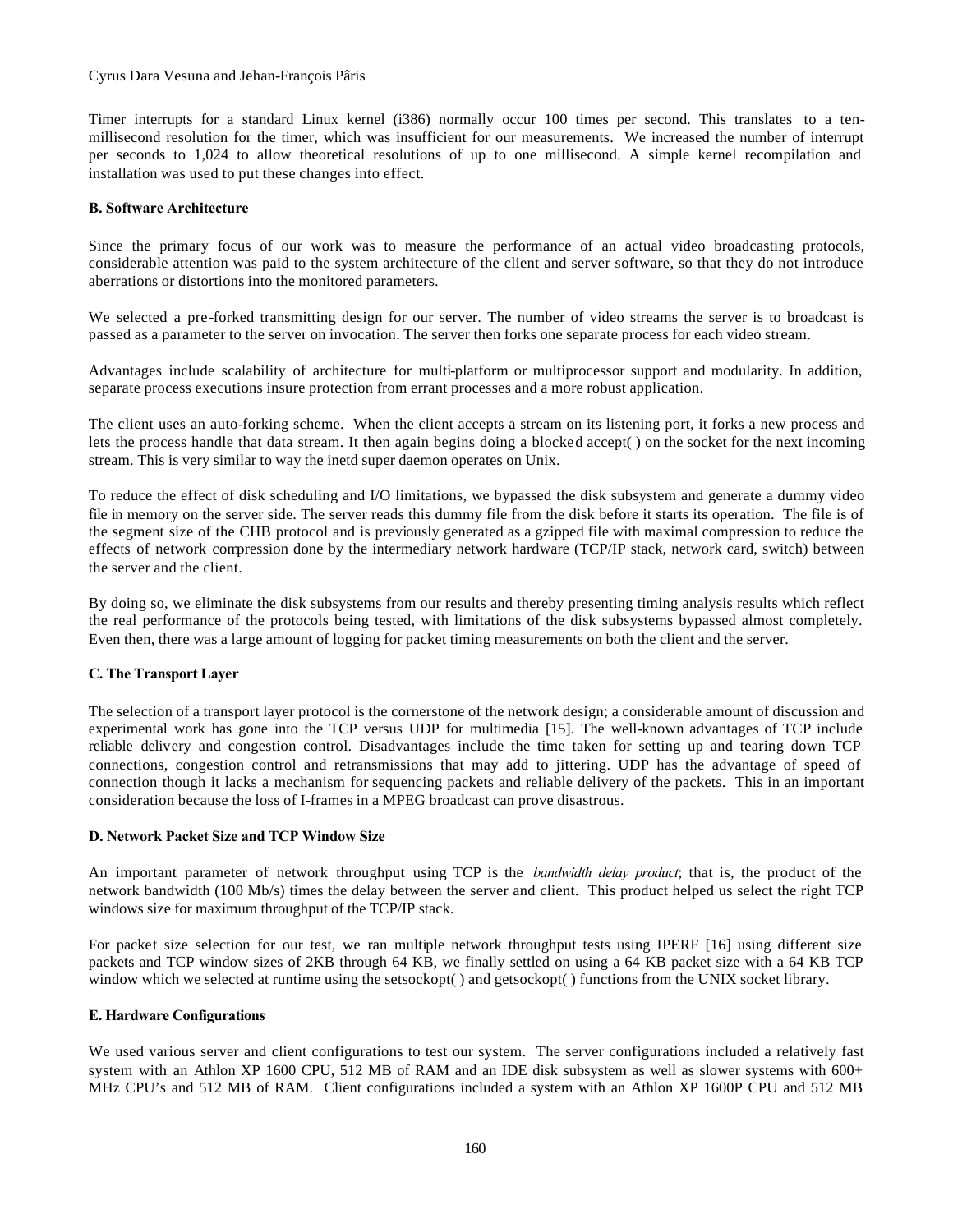RAM, dual 733 Intel processor systems with SCSI disk subsystems, and generic PC's with 256 MB RAM and 600+ MHz clock speeds.

#### **F. Broadcasting Protocol Selection**

We simulated the Cautious Harmonic Broadcasting protocol for a standard video of length *D* = 180 minutes. Each video was partitioned into *N* equal-size segments to be broadcast over  $N-1$  distinct data streams.

The average bandwidth of the first two streams were fixed to  $b = 5$  Mb/s, which is a reasonable approximation of the average bandwidth of an MPEG-2 video. As the CHB protocol specifies, the bandwidths of the other streams followed an harmonic series with the bandwidth of stream *i* equal to  $b/i$  for  $3 \le i \le N - 1$ .

The maximum customer waiting time for a video of duration D is given by *D/N.*

#### **G. Protocol implementation**

Each data stream was managed by a separate server process continuously transmitting the contents of a specific segment. The client also consisted of a series of forked processes, each listening to a specific stream.

When the server broadcasts a 64 KB packet, we record its size and its timestamp. These packets arrive at the client broken up into numerous smaller packets. When the client receives one of these smaller packets, it records the arrival time and the size of the packet in a log. After the experiment is terminated, we add up the client packets sizes until they match the size of the original packet sent by the server, and thereby calculate the timing delay of each packet sent by the server. All send and received times are calculated in reference to the first packet send or received by the client. This negates the absolute time difference between the two systems, but does not compensate for time drift.

#### **H. Experimental Results**

Figures 3 and 4 summarize our findings. Both figures display histograms of packet arrivals delays with the *x*-axis representing packet delays in seconds and the *y-*axis representing the percentage of packets having experienced a specific delay. The top graphs of the two figures include both packets that arrive before the deadline and after it. Arrival times of packets that arrived before the deadline are represented as *negative delays* while late packets have positive delays. The bottom graph of each figure only shows late packets.

As one can see, most packets arrive within a five-second interval before the deadline. Some packets are exceptionally early, and can be buffered by the client until playback time arrives.

Packets that miss the deadline tend to miss it by less than a fraction of a second. We observed some very late packets, with one of them arriving 38.3 seconds late, but found out that packets arriving more than 1.5 seconds late never constituted more than  $10^{-2}$  percent of the total number of packets and represent a very small fraction of the whole video. In almost all cases, there are hardly any packets that are delayed more than 0.8 seconds. As Figure 4 shows, our server was able to support up to 2,400 concurrent streams, which would allow to broadcast a video partitioned into 2,401 segments a guarantee a maximum customer waiting time of 5.3 seconds for a three-hour video.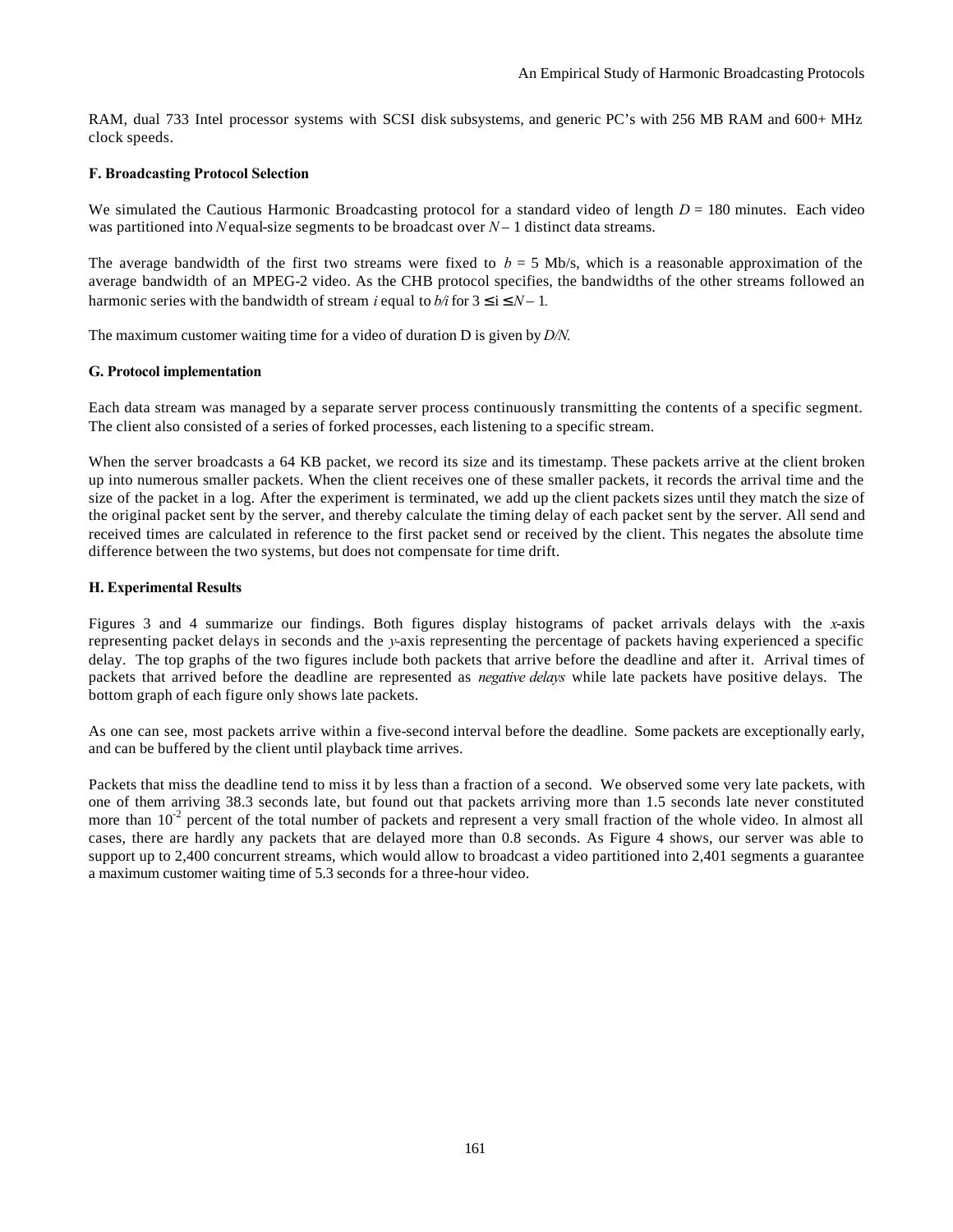

**Fig. 3.** Packet delay histogram for a server broadcasting a three-hour video over 600 data streams to achieve a maximum customer waiting time of 18 seconds.



**Fig. 4**. Packet delay histogram for a server broadcasting a three-hour video over 2,400 data streams to achieve a maximum customer waiting time of 4.5 seconds.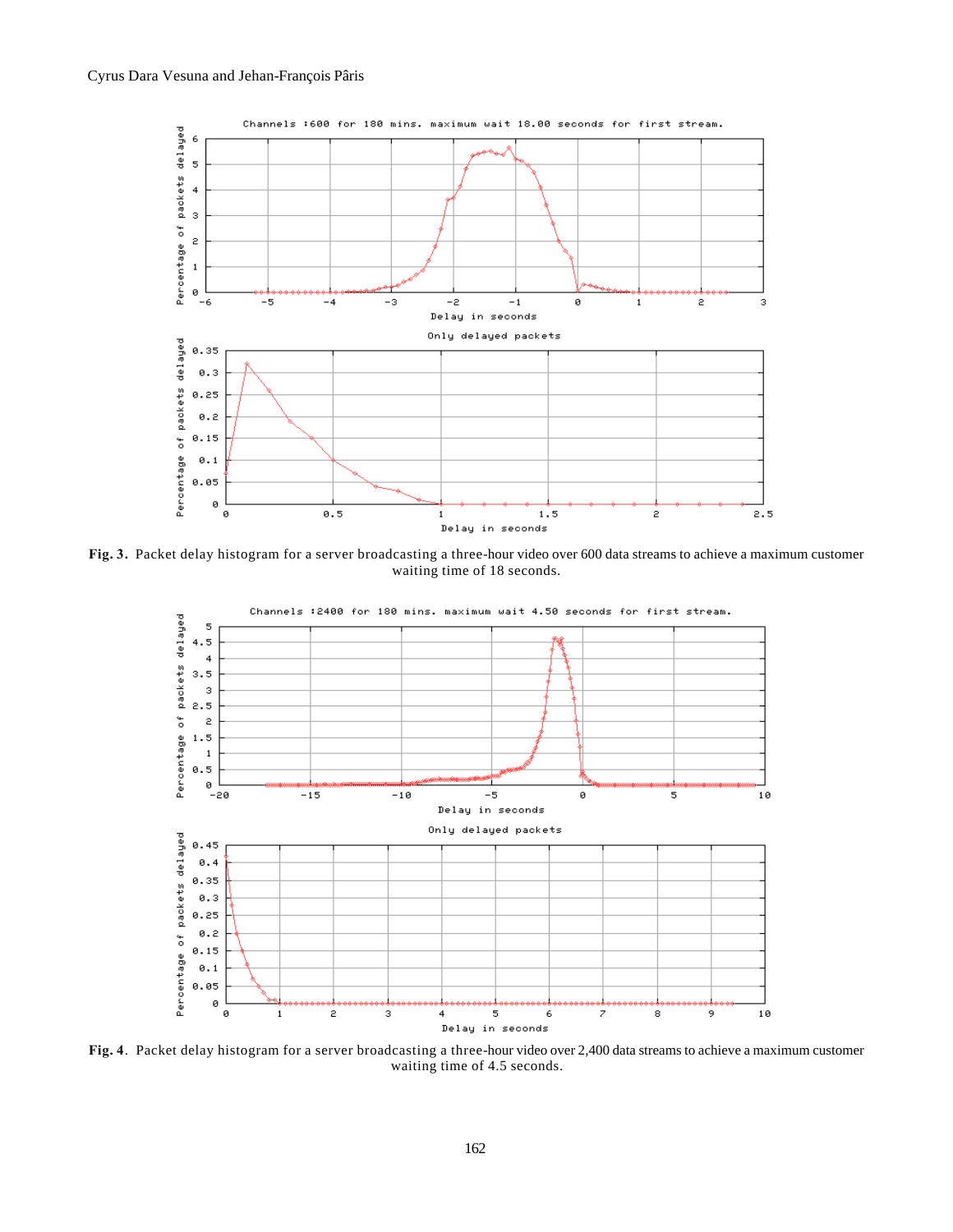Attempts to increase the number of segments above than 2,400 lead to a sudden decrease in system reliability, and very large packet delays. This situation was mostly attributable to system saturation since there were over 2400 processes competing for the server main memory.

We did not observe any noticeable differences between the performances of the two server architectures we investigated, namely a 600 MHz Intel Pentium III and an AMD Athlon XP1600 both with 512 MB of RAM. While the CPU utilizations were higher on the older architecture, the newer architecture could not support more concurrent processes. This apparent paradox can be explained by the fact that our server did not use the CPU for doing any video rendering or any other task where CPU speed would make a difference. Its two major functions were managing a large number of memory-resident processes and transmitting video packets to its dients. Since both functions are memory intensive, we should not be surprised to see that systems with the same amounts of RAM performed almost identically.

#### **4. Discussion**

We can draw two direct conclusions from our measurements. First, harmonic broadcasting protocols are a strong contender for distributing popular videos to large audiences over the Internet. This is especially true of the PHB protocol whose bandwidth requirements are very close to the theoretical minimum [3]. Second, the number of concurrent video streams a server can manage is limited by the memory requirements of the processes required to manage these streams.

There are two main approaches to address this bottleneck. First, we could add more RAM to the server, which would then increase the maximum number of memory-resident processes the server would be able to manage. Nowadays, the very low cost of RAM makes this solution a very attractive proposition.

The second approach is even cheaper. It consists of reducing the number of processes required to broadcast the *N* segments of a video. One of the simplest ways to achieve this goal is to transmit more than one segment per video channel.

Observe first that the first few segments of a video consume a very high fraction of the total bandwidth requirements of any harmonic broadcasting protocol. Conversely, the segments in the second half of the video contribute very little to the total bandwidth. Consider for instance a video broadcast over 719 data streams by a CHB protocol in order to achieve a maximum waiting time of 30 seconds for a three-hour video. As equation (2) shows, the total bandwidth required by the first 17 segments of the video is given by

$$
B_{CHB} = \frac{b}{2} + bH_{16} = 3.881b,
$$
 (4)

while the total bandwidth required to broadcast the whole video is given by

$$
B_{CHB} = \frac{b}{2} + bH_{719} = 7.656b
$$
 (5)

In other words, the first 17 segments of the video consume more than 50 percent of the total bandwidth. Conversely the segments in the second half of the video, that is, segments  $S_{361}$  to  $S_{720}$  only require  $b(H_{720} - H_{360}) = 0.694b$  units of bandwidth, that is, less than 9 percent of the total bandwidth. Hence, we do not need to distribute these segments as efficiently as the first segments of the video.

Consider, for instance a very naïve modificatio n of the CHB protocol that would repeatedly broadcast segments *S*361 to *S*<sup>720</sup> on a single stream of bandwidth equal to the video consumption rate *b*. Each of these 360 segments would occupy 1/360 of the stream bandwidth and the layout would guarantee that any client could always receive these 360 segments before any of them needs to be displayed. Doing so would replace the 360 processes that were required to broadcast segments  $S_{361}$  to  $S_{720}$ by a single process managing the new stream, thus halving the number of processes required to distribute the video.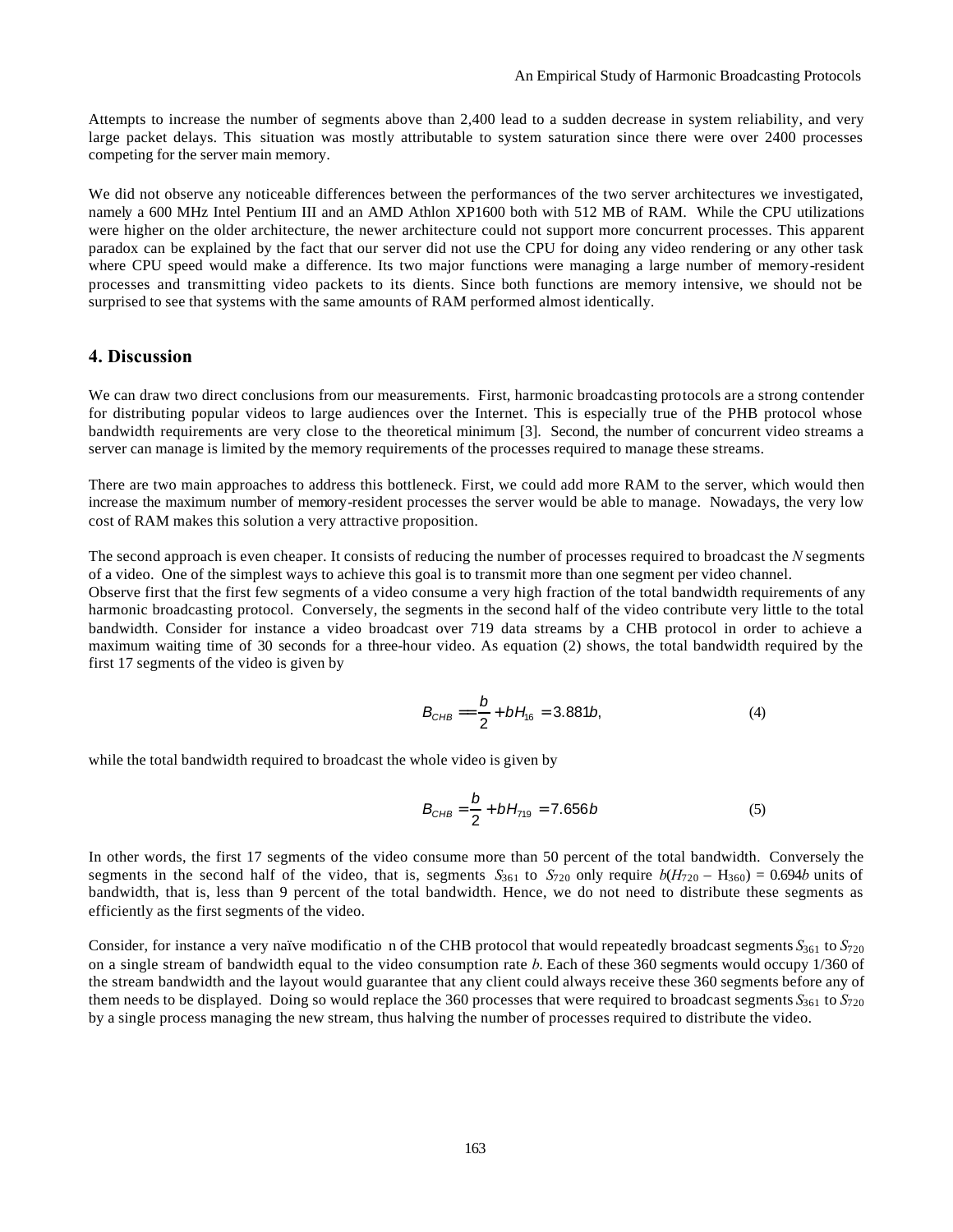#### Cyrus Dara Vesuna and Jehan-François Pâris

The sole drawback of the modification would be a modest increase of the total bandwidth requirements of the protocol as segments  $S_{361}$  to  $S_{720}$  would now require *b* units of bandwidth instead of the 0.694*b* units they required before. In other words, the cost of halving the number of processes needed by the server to broadcast the video would be a modest 4% increase of the total bandwidth.

More generally, consider a video partitioned into  $2m$  channels being broadcast over  $2m - 1$  distinct video streams. Replacing the *m* streams used by segments  $S_{m+1}$  to  $S_{2m}$  by a single stream, would halve the number of processes required to broadcast and result in an increase  $\Delta$  of the total bandwidth requirements of the protocol with:

$$
\Delta = b - b(H_{2m} - H_m) \tag{6}
$$

## **5. Conclusions**

Despite their very low bandwidth requirements, harmonic broadcasting protocols were too often considered to be of limited practical interest due to the large numbers of independent data streams they require. To investigate this claim, we built a TCP/IP based client-server pair simulating the behavior of a video server using the Cautious Harmonic Broadcasting protocol to broadcast a single video over a Fast Ethernet network. We found out that a single PC with a Pentium III class CPU and 512 MB of RAM could manage up to 2,400 independent video streams and guarantee a maximum customer waiting time of 5.4 seconds for a three-hour video. This surprisingly good performance indicates that harmonic broadcasting protocols need to be seriously considered when selecting a video distribution protocol for an Internet-based video-ondemand service.

More work is still needed to investigate the benefits of switching to a connectionless network protocol and reducing the number of processes required to implement the CHB protocol.

#### **References**

- [1] **L. Juhn and L. Tseng**, Harmonic broadcasting for video-on-demand service. *IEEE Transactions on Broadcasting*, 43(3):268– 271, Sept. 1997.
- [2] **J.-F. Pâris, S. W. Carter, and D. D. E. Long,** Efficient broadcasting protocols for video on demand. *Proc. 6<sup>th</sup>* International *Symposium on Modeling, Analysis and Simulation of Computer and Telecommunication Systems* (MASCOTS '98), pages 127– 132, July 1998.
- [3] **J.-F. Pâris, S. W. Carter and D. D. E. Long**, A Low Bandwidth Broadcasting Protocol for Video on Demand*, Proc. 7th International Conference on Computer Communications and Networks* (ICCCN '98), pages 690–697, Oct. 1998.
- [4] **J.-F. Pâris, S. W. Carter and D. D. E. Long**, A Hybrid Broadcasting Protocol for Video on Demand*, Proc. 1999 Multimedia Computing and Networking Conference* (MMCN '99), pages 317–326, Jan. 1999.
- [5] **A. Hu, I. Nikolaidis and P. van Beek,** On the design of efficient video-on-demand broadcast schedules, *Proc..7th International Symposium on Modeling, Analysis and Simulation of Computer and Telecommunication Systems* (MASCOTS '99), pp. 262-269, Oct. 1999.
- [6] **J.-F. Pâris**, A Fixed-Delay Broadcasting Protocol for Video-on-Demand, *Proceedings of the 10th International Conference on Computer Communications and Networks* (ICCCN '01), pages 418–423, Oct. 2001.
- [7] **Y.-C. Tseng, M.-H. Yang, and C.-H. Chang**, A Recursive Frequency-Splitting Scheme for Broadcasting Hot Videos in VOD Service, *IEEE Transactions on Communications*, 50, 8:1348-1355, Aug. 2002.
- [8] **A. Dan, D. Sitaram, and P. Shahabuddin**, Scheduling policies for an on-demand video server with batching. *Proc. 1994 ACM Multimedia Conference*, pages 15–23, Oct. 1994.
- [9] **A. Dan, D. Sitaram, and P. Shahabuddin**, Dynamic batching policies for an on-demand video server. *Multimedia Systems*, 4(3):112–121, June 1996.
- [10] **H. D. L. Hollmann and C. D. Holzscherer**, Presentation system for messages that provide information o n demand and transmitter station and receiver station for use in such presentation system, US Patent 5,524,271, June 1996.
- [11] **S. Viswanathan and T. Imielinski**, Metropolitan area video-on-demand service using pyramid broadcasting. *Multimedia Systems*, 4(4):197–208, Aug. 1996.
- [12] **D. Mills, Simple Network Time Protocol (SNTP**), Request for Comment RFC- 2030, IETF, October 1996
- [13] **L. Torvalds**, *The Linux Operating System*, at http://www.kernel.org.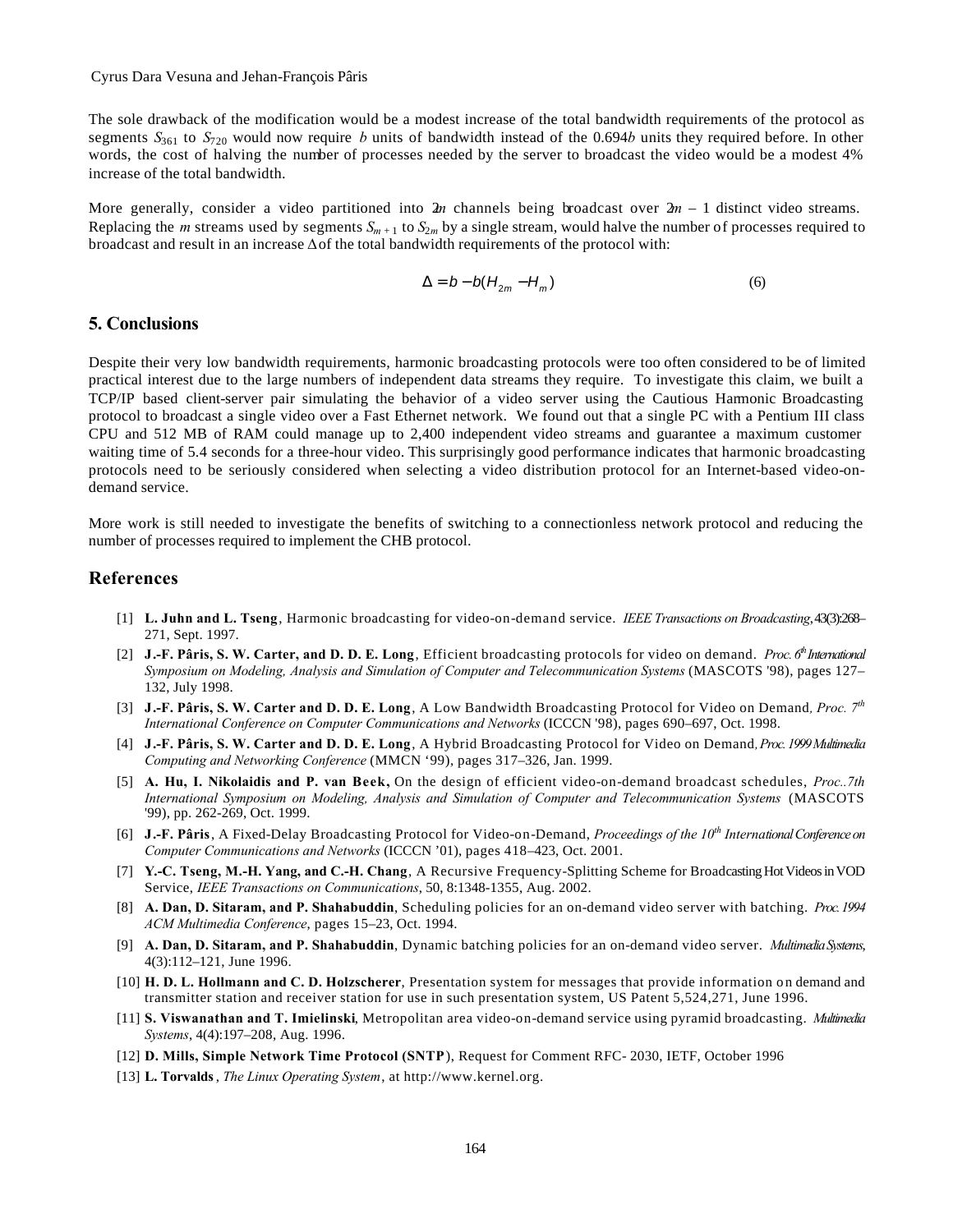- [14] **RedHat Inc**., *RedHat Linux*, at http://www.redhat.com/, Raleigh, North Carolina
- [15] **W. Bai, P. Zarros, M Lee, T. Saadawi**, Design, Implementation and Analysis of Multimedia Conference System Using TCP/UDP," *IEEE International Conference on Communications*, pp. 432–438, 1994.
- [16] **M. Gates, A. Warshavsky**, *Iperf version 1.1.1, Bandwidth Testing Tool*, at http://dast.nlanr.net/Projects/Iperf/, NLANR Applications, Feb.2000.